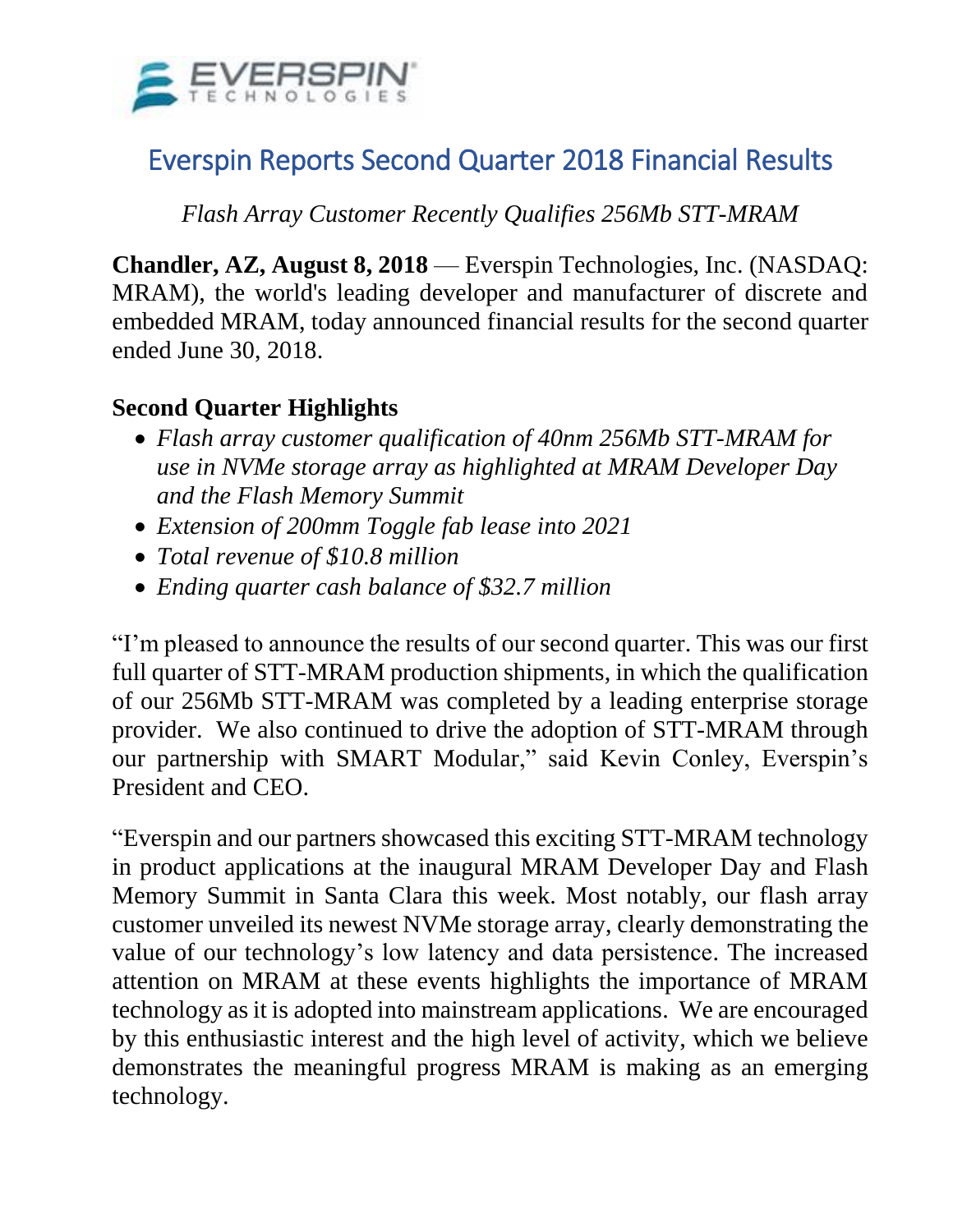

"Our focus in the coming quarter is on growing and maturing customer engagements around our 256Mb STT-MRAM parts and continued improvements in our Toggle manufacturing capabilities."

### **Second Quarter Results**

Revenue for the second quarter of 2018 was \$10.8 million compared with \$8.9 million in the second quarter of 2017 and \$14.9 million in the first quarter of 2018, which included \$5.5 million of licensing, royalty and other revenue.

Gross margin for the second quarter of 2018 was 49.0%, compared with 65.0% in the second quarter of 2017 and 67.0% in the previous quarter. The sequential and year-over-year decline in gross margin was primarily attributable to lower licensing, royalty and other revenue in the second quarter of 2018.

Operating expenses for the second quarter of 2018 were \$11.8 million, compared with \$10.6 million in the year-ago quarter and \$11.1 million in the previous quarter.

Net loss per share for the second quarter of 2018 was \$6.6 million, or (\$0.40) per share, based on 16.6 million weighted-average shares outstanding, compared with a net loss of \$5.2 million, or (\$0.42) per share, in the second quarter of 2017 and a net loss of \$1.3 million, or (\$0.09) per share, in the first quarter of 2018. The sequential change in loss per share in the second quarter of 2018 reflects a reduction in licensing revenue compared with the previous quarter.

Cash and cash equivalents as of June 30, 2018 were \$32.7 million as compared to \$33.9 million at the end of the first quarter of 2018, reflecting the licensing payment collected from the Alps agreement signed at the end of the first quarter, offset by cash used in operations.

#### **Business Outlook**

For the third quarter of 2018, Everspin expects revenue to range between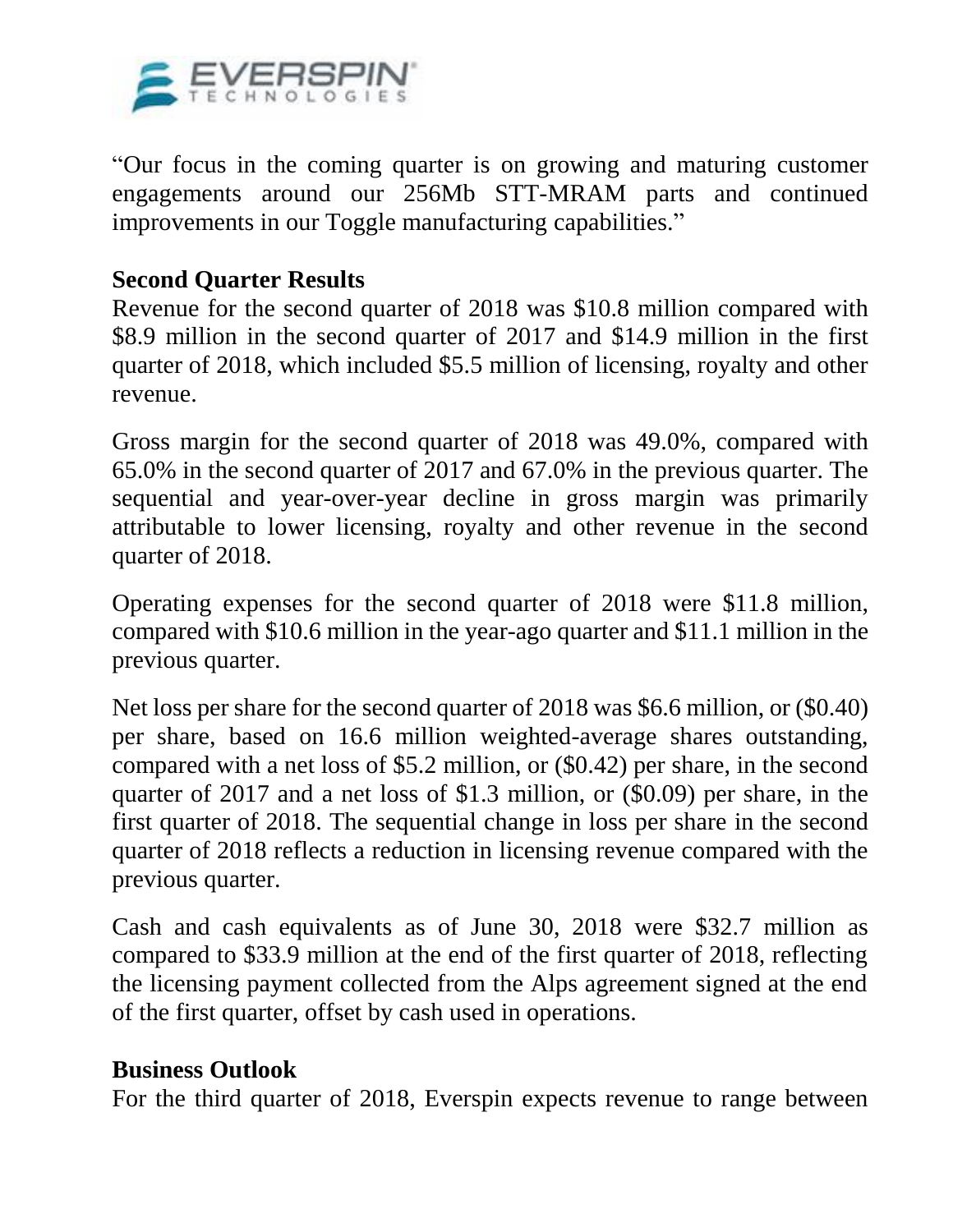

\$10.6 million and \$11.0 million. This revenue range reflects expectations for MRAM revenue to grow approximately 8% sequentially, offsetting an anticipated decline in legacy product sales. Net loss per share is expected to range between (\$0.34) and (\$0.30) based on an average-weighted share count of 16.9 million shares outstanding.

# **Conference Call**

Everspin will host a conference call for analysts and investors today at 5:00 p.m. Eastern Time. Interested participants can access the call by dialing 1-844-889-7788 and providing passcode 3988985. International callers may join the call by dialing +1-661-378-9932, using the same code. The call will also be available as a live and archived webcast in the Investor Relations section of the company's website at [investor.everspin.com.](https://www.globenewswire.com/Tracker?data=Yslc05KKXn_FmUYl36klSjgjxc3kXl8-_nFy37vxurQuaaFvgVt3yjkYUn5sW--3khZoRB_N8Jf1p7bqwXbXbxLqujuhKgAwhO_cglugVb9pWqn4BIeoTVFb0aP4qrpMvBpYc4-GhtfBmGjMlCjE85OPNQ3Q6I9v8a6BYlOTp4J5VpydCDV6JD0Ryvsy3_Ne687-cDMg1DFHWY6MFvcK2Quy0M-gho88pdecRHG9casEZs8IjU0XDwj-pynU9fyZ6L6BBcJqLI65defz5tM3Kx20hBH7n2MnQEm5gBp37wvTaESs_bGS5RuoXa4VrwZROyl68Hw51O_o-tlwTtwNW24WrYNZCrIaqNKuwUQ7yDBHpXE0_13B4vInpe_WY_Wv96gwk5BoNpgKzEkpS6HMbMpe6H60d1a726nWLQJRtNNy448WT1lmakPD1-0avdFfEeuA346UgTmP7cjErDse6iFljbuK_hPF7W49J2X461V7iLx9D2XyZgvfsdy2V-Hf)

A telephone replay of the conference call will be available approximately two hours after the call until Wednesday, August 15, 2018, at midnight, Eastern Time. The replay can be accessed by dialing 1-855-859-2056 and using the passcode 3988985. International callers should dial +1-404-537- 3406 and enter the same passcode at the prompt.

# **About Everspin Technologies**

Headquartered in Chandler, Arizona, Everspin Technologies, Inc. is the worldwide leader in designing, manufacturing, and commercially shipping discrete and embedded Magnetoresistive RAM (MRAM) into markets and applications where data persistence, performance, and endurance are paramount. With over 70 million MRAM products deployed in data center, cloud storage, energy, industrial, automotive, and transportation markets, Everspin has built the strongest and fastest-growing foundation of MRAM users in the world. For more information, visit [www.everspin.com.](https://www.globenewswire.com/Tracker?data=3cq9OXBXEUFeXcdKqv9XwLM1mOWI9ebBq4LDI_kg9EOfdSREdsqN_qReoXD-VydFjS6qjVIOI2oYRWJlsBEn7w==)

### **Cautionary Statement Regarding Forward-Looking Statements**

This press release contains forward-looking statements regarding future events that involve risks and uncertainties that could cause actual results or events to differ materially from the expectations disclosed in the forwardlooking statements, including, but not limited to, Everspin's estimated third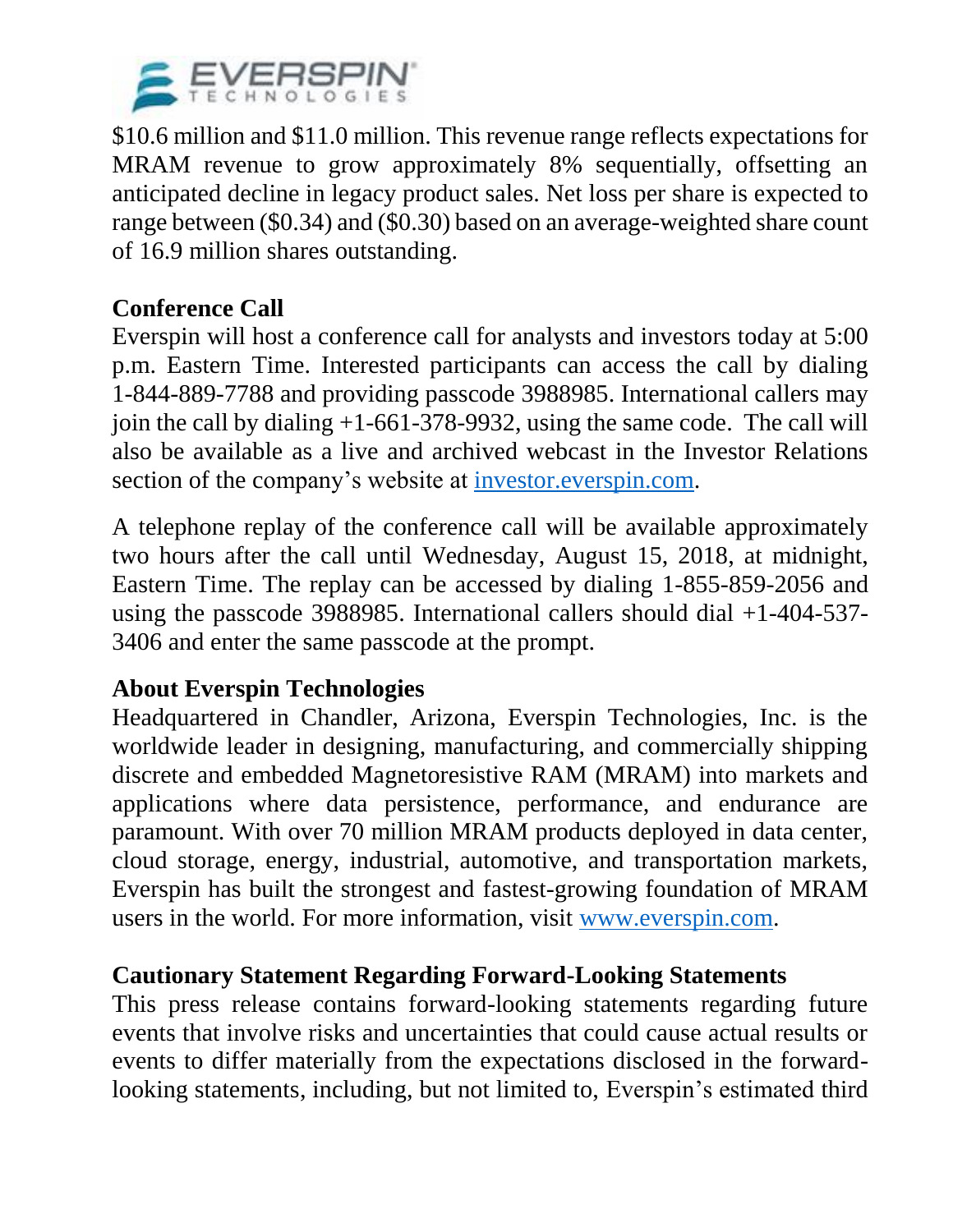

quarter 2018 financial guidance. Actual results could differ materially from these forward-looking statements as a result of certain factors, including, without limitation, the risks set forth in Everspin's Form 10-K filed with the Securities and Exchange Commission on March 15, 2018, under the caption "Risk Factors." Subsequent events may cause these expectations to change, and Everspin disclaims any obligations to update or alter these forwardlooking statements in the future, whether as a result of new information, future events or otherwise.

### **Everspin Contacts:**

Charlie Rubin - Story Public Relations 510-908-3356 [charlie@storypr.com](mailto:charlie@storypr.com) Leanne K. Sievers - Shelton Group Investor Relations 949-224-3874 [sheltonir@sheltongroup.com](mailto:sheltonir@sheltongroup.com)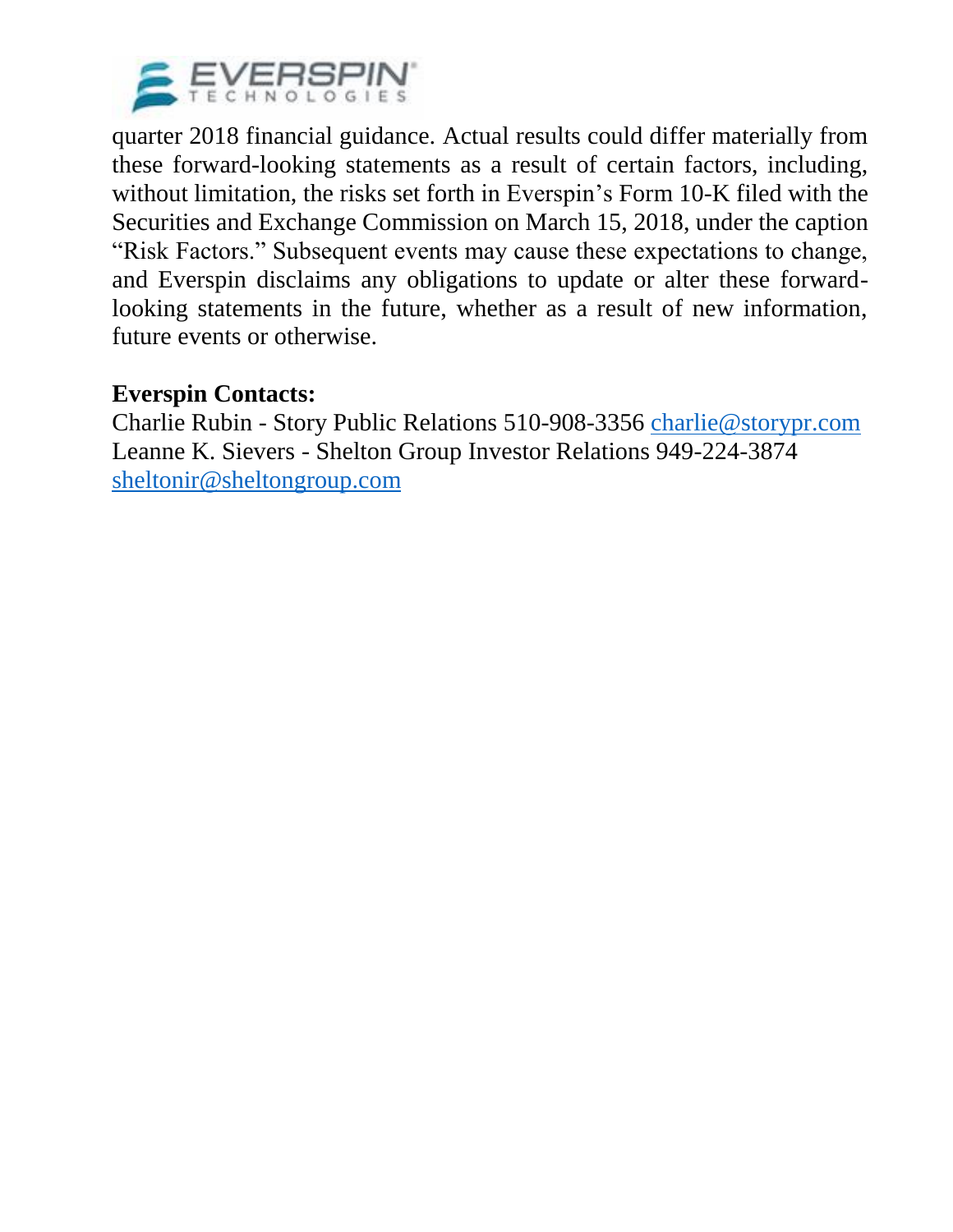

#### **EVERSPIN TECHNOLOGIES, INC. Condensed Balance Sheets (In thousands, except share and per share amounts) (Unaudited)**

|                                                                      | <b>June 30,</b><br>2018 |                | December 31,<br>2017 |              |
|----------------------------------------------------------------------|-------------------------|----------------|----------------------|--------------|
| <b>Assets</b>                                                        |                         |                |                      |              |
| Current assets:                                                      |                         |                |                      |              |
| Cash and cash equivalents                                            | $\mathsf{S}$            | 32,725         | $\mathsf{S}$         | 12,950       |
| Accounts receivable, net                                             |                         | 5,097          |                      | 4,041        |
| Inventory                                                            |                         | 9,621          |                      | 9,837        |
| Prepaid expenses and other current assets                            |                         | 1,225          |                      | 590          |
| <b>Total current assets</b>                                          |                         | 48,668         |                      | 27,418       |
| Property and equipment, net                                          |                         | 3,457          |                      | 3,946        |
| Other assets                                                         |                         | 209            |                      | 73           |
| <b>Total assets</b>                                                  | \$                      | 52,334         | \$                   | 31,437       |
|                                                                      |                         |                |                      |              |
| Liabilities and Stockholders' Equity                                 |                         |                |                      |              |
| <b>Current liabilities:</b>                                          |                         |                |                      |              |
| Accounts payable                                                     | \$                      | 2,883          | \$                   | 2,920        |
| <b>Accrued liabilities</b>                                           |                         | 6,339          |                      | 3,748        |
| Deferred income on shipments to distributors                         |                         |                |                      | 1,720        |
| Current portion of long-term debt                                    |                         | 5,993          |                      | 3,987        |
| <b>Total current liabilities</b>                                     |                         | 15,215         |                      | 12,375       |
| Long-term debt, net of current portion                               |                         | 5,366          |                      | 8,178        |
| <b>Total liabilities</b>                                             |                         | 20,581         |                      | 20,553       |
| Commitments and contingencies                                        |                         |                |                      |              |
| Stockholders' equity:                                                |                         |                |                      |              |
| Preferred stock, \$0.0001 par value per share; 5,000,000 shares      |                         |                |                      |              |
| authorized; no shares issued and outstanding as of June 30, 2018 and |                         |                |                      |              |
| December 31, 2017                                                    |                         |                |                      |              |
| Common stock, \$0.0001 par value per share; 100,000,000 shares       |                         |                |                      |              |
| authorized; 16,800,505 and 12,817,201 shares issued and outstanding  |                         |                |                      |              |
| as of June 30, 2018 and December 31, 2017                            |                         | $\overline{2}$ |                      | $\mathbf{1}$ |
| Additional paid-in capital                                           |                         | 155,866        |                      | 128,422      |
| <b>Accumulated deficit</b>                                           |                         | (124, 115)     |                      | (117, 539)   |
| Total stockholders' equity                                           |                         | 31,753         |                      | 10,884       |
| Total liabilities and stockholders' equity                           | \$                      | 52,334         | Ŝ.                   | 31,437       |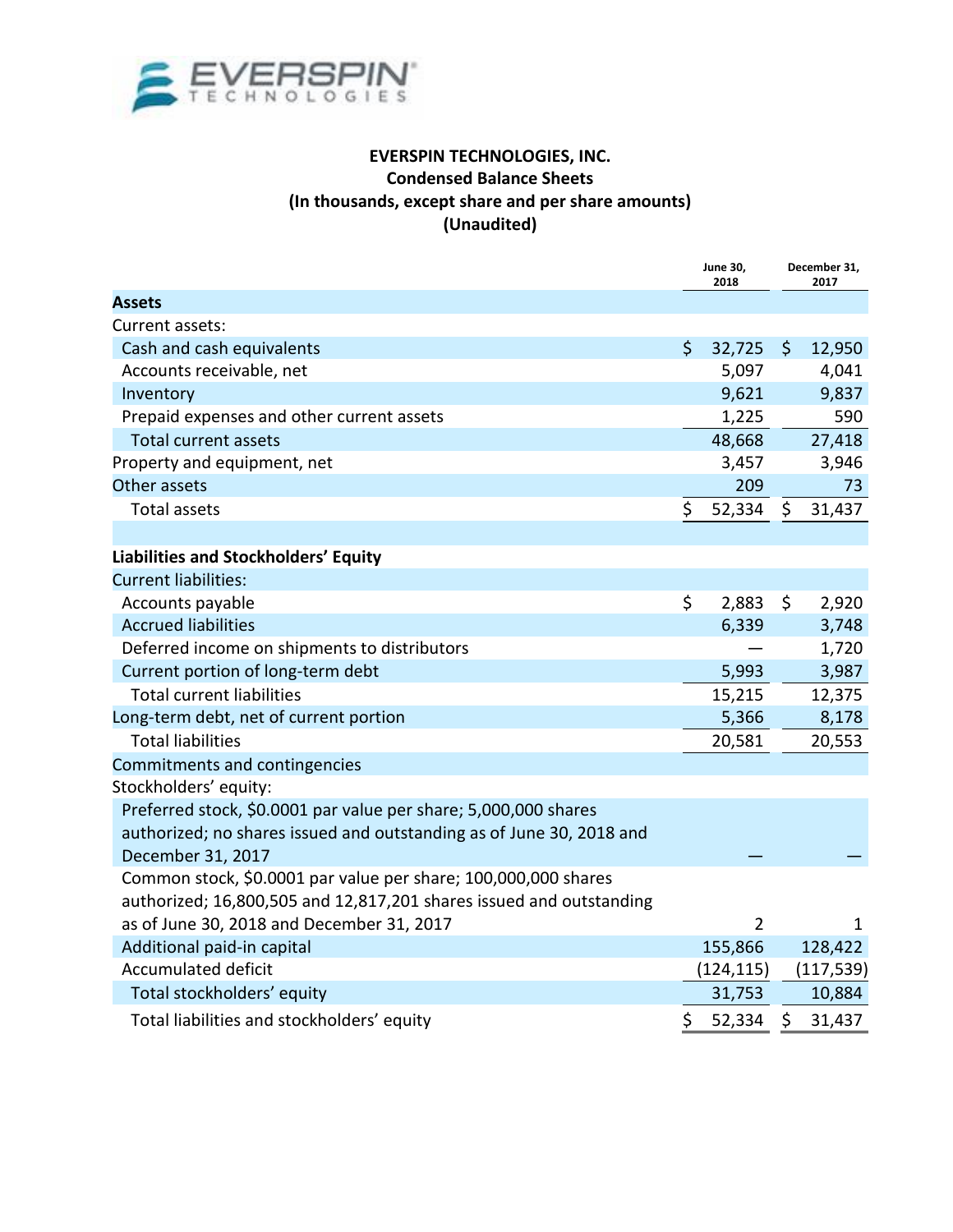

#### **EVERSPIN TECHNOLOGIES, INC. Condensed Statements of Operations and Comprehensive Loss (In thousands, except share and per share amounts) (Unaudited)**

|                                                                                            | <b>Three Months Ended</b><br><b>June 30,</b> |            |         |            | <b>Six Months Ended</b><br><b>June 30,</b> |             |         |            |  |
|--------------------------------------------------------------------------------------------|----------------------------------------------|------------|---------|------------|--------------------------------------------|-------------|---------|------------|--|
|                                                                                            |                                              | 2018       |         | 2017       |                                            | 2018        |         | 2017       |  |
| <b>Product sales</b>                                                                       | $\zeta$                                      | 9,449      | $\zeta$ | 7,200      | $\zeta$                                    | 18,814      | $\zeta$ | 13,848     |  |
| Licensing, royalty, and other revenue                                                      |                                              | 1,316      |         | 1,725      |                                            | 6,804       |         | 2,957      |  |
| Total revenue                                                                              |                                              | 10,765     |         | 8,925      |                                            | 25,618      |         | 16,805     |  |
| Cost of sales                                                                              |                                              | 5,459      |         | 3,133      |                                            | 10,357      |         | 6,796      |  |
| Gross profit                                                                               |                                              | 5,306      |         | 5,792      |                                            | 15,261      |         | 10,009     |  |
| Operating expenses:                                                                        |                                              |            |         |            |                                            |             |         |            |  |
| Research and development                                                                   |                                              | 6,773      |         | 6,427      |                                            | 13,253      |         | 12,816     |  |
| General and administrative                                                                 |                                              | 3,329      |         | 2,793      |                                            | 6,548       |         | 5,638      |  |
| Sales and marketing                                                                        |                                              | 1,713      |         | 1,361      |                                            | 3,079       |         | 2,219      |  |
| Total operating expenses                                                                   |                                              | 11,815     |         | 10,581     |                                            | 22,880      |         | 20,673     |  |
| Loss from operations                                                                       |                                              | (6, 509)   |         | (4,789)    |                                            | (7,619)     |         | (10, 664)  |  |
| Interest expense                                                                           |                                              | (222)      |         | (176)      |                                            | (433)       |         | (406)      |  |
| Other income, net                                                                          |                                              | 132        |         | 24         |                                            | 176         |         | 43         |  |
| Loss on extinguishment of debt                                                             |                                              |            |         | (246)      |                                            |             |         | (246)      |  |
| Net loss and comprehensive loss                                                            | \$                                           | (6, 599)   | \$      | (5, 187)   | \$                                         | (7, 876)    | \$      | (11, 273)  |  |
| Net loss per common share, basic<br>and diluted                                            | \$                                           | (0.40)     | \$      | (0.42)     | \$                                         | $(0.50)$ \$ |         | (0.91)     |  |
| Weighted-average shares used to<br>compute net loss per common share,<br>basic and diluted |                                              | 16,635,261 |         | 12,413,524 |                                            | 15,717,248  |         | 12,357,066 |  |
|                                                                                            |                                              |            |         |            |                                            |             |         |            |  |